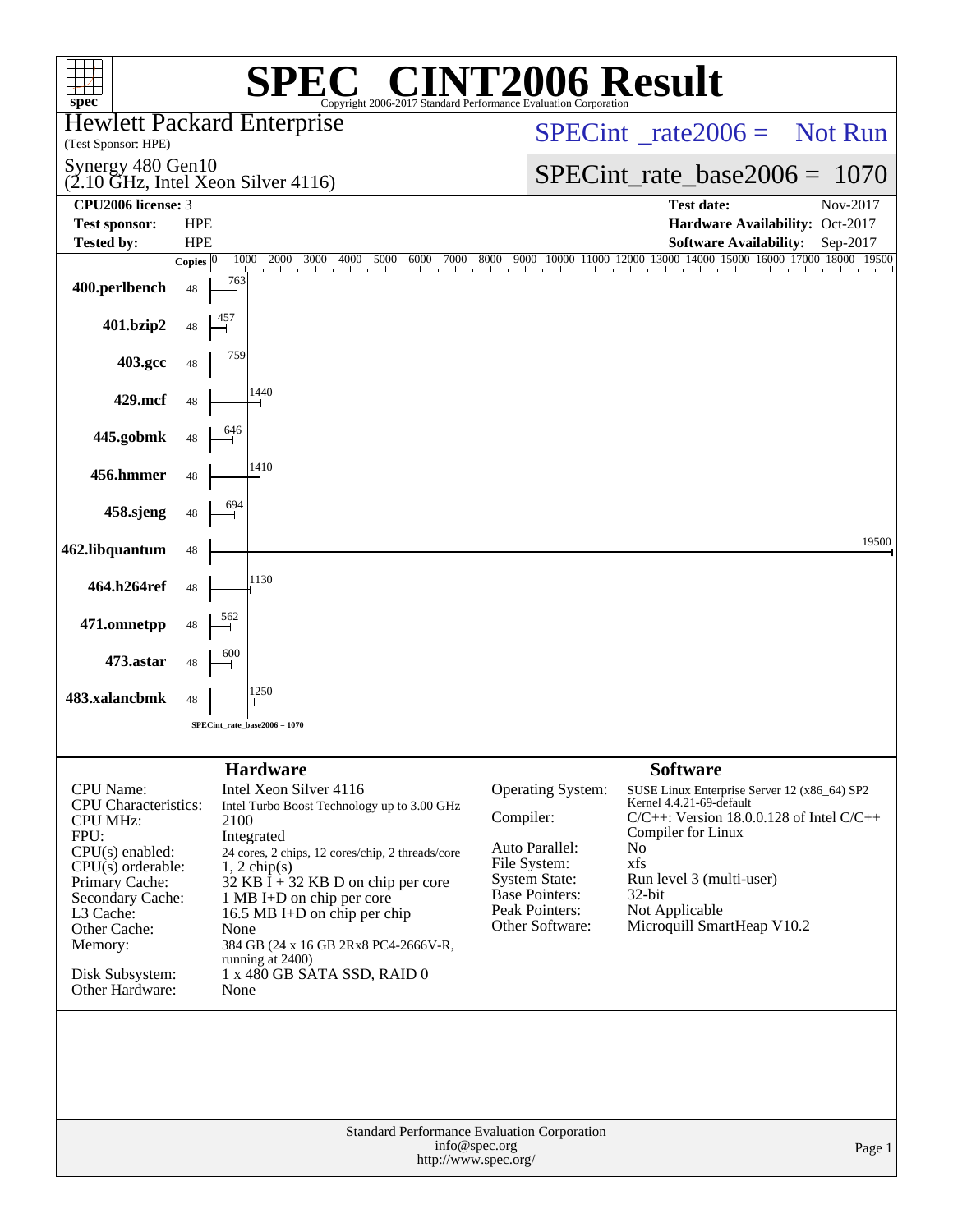

Hewlett Packard Enterprise

(Test Sponsor: HPE)

Synergy 480 Gen10

 $(2.10 \text{ GHz}, \text{Intel Xeon Silver } 4116)$ 

 $SPECTnt_rate2006 = Not Run$ 

# [SPECint\\_rate\\_base2006 =](http://www.spec.org/auto/cpu2006/Docs/result-fields.html#SPECintratebase2006) 1070

**[CPU2006 license:](http://www.spec.org/auto/cpu2006/Docs/result-fields.html#CPU2006license)** 3 **[Test date:](http://www.spec.org/auto/cpu2006/Docs/result-fields.html#Testdate)** Nov-2017 **[Test sponsor:](http://www.spec.org/auto/cpu2006/Docs/result-fields.html#Testsponsor)** HPE **[Hardware Availability:](http://www.spec.org/auto/cpu2006/Docs/result-fields.html#HardwareAvailability)** Oct-2017 **[Tested by:](http://www.spec.org/auto/cpu2006/Docs/result-fields.html#Testedby)** HPE **[Software Availability:](http://www.spec.org/auto/cpu2006/Docs/result-fields.html#SoftwareAvailability)** Sep-2017

## **[Results Table](http://www.spec.org/auto/cpu2006/Docs/result-fields.html#ResultsTable)**

|                                                                                                          | <b>Base</b>   |                |       |                |            |                |            | <b>Peak</b>   |                |              |                |              |                |              |
|----------------------------------------------------------------------------------------------------------|---------------|----------------|-------|----------------|------------|----------------|------------|---------------|----------------|--------------|----------------|--------------|----------------|--------------|
| <b>Benchmark</b>                                                                                         | <b>Copies</b> | <b>Seconds</b> | Ratio | <b>Seconds</b> | Ratio      | <b>Seconds</b> | Ratio      | <b>Copies</b> | <b>Seconds</b> | <b>Ratio</b> | <b>Seconds</b> | <b>Ratio</b> | <b>Seconds</b> | <b>Ratio</b> |
| 400.perlbench                                                                                            | 48            | 614            | 764   | 617            | <b>760</b> | 614            | 763        |               |                |              |                |              |                |              |
| 401.bzip2                                                                                                | 48            | 1013           | 457   | 1014           | 457        | 1005           | 461        |               |                |              |                |              |                |              |
| $403.\mathrm{gcc}$                                                                                       | 48            | 507            | 762   | 509            | 759        | 511            | 756        |               |                |              |                |              |                |              |
| $429$ .mcf                                                                                               | 48            | 303            | 1440  | 303            | 1440       | 304            | 1440       |               |                |              |                |              |                |              |
| $445$ .gobm $k$                                                                                          | 48            | 781            | 645   | 780            | 646        | 780            | 646        |               |                |              |                |              |                |              |
| 456.hmmer                                                                                                | 48            | 317            | 1410  | 317            | 1410       | 316            | 1420       |               |                |              |                |              |                |              |
| $458$ .sjeng                                                                                             | 48            | 836            | 695   | 837            | 694        | 836            | <b>694</b> |               |                |              |                |              |                |              |
| 462.libquantum                                                                                           | 48            | 51.0           | 19500 | 51.1           | 19500      | 51.0           | 19500      |               |                |              |                |              |                |              |
| 464.h264ref                                                                                              | 48            | 934            | 1140  | 939            | 1130       | 938            | 1130       |               |                |              |                |              |                |              |
| 471.omnetpp                                                                                              | 48            | 534            | 562   | 535            | 561        | 534            | <b>562</b> |               |                |              |                |              |                |              |
| $473$ . astar                                                                                            | 48            | 562            | 599   | 562            | 600        | 562            | 600        |               |                |              |                |              |                |              |
| 483.xalancbmk                                                                                            | 48            | 266            | 1250  | 265            | 1250       | 266            | 1250       |               |                |              |                |              |                |              |
| Results appear in the order in which they were run. Bold underlined text indicates a median measurement. |               |                |       |                |            |                |            |               |                |              |                |              |                |              |

### **[Submit Notes](http://www.spec.org/auto/cpu2006/Docs/result-fields.html#SubmitNotes)**

 The numactl mechanism was used to bind copies to processors. The config file option 'submit' was used to generate numactl commands to bind each copy to a specific processor. For details, please see the config file.

## **[Operating System Notes](http://www.spec.org/auto/cpu2006/Docs/result-fields.html#OperatingSystemNotes)**

 Stack size set to unlimited using "ulimit -s unlimited" Transparent Huge Pages enabled by default Filesystem page cache cleared with: shell invocation of 'sync; echo 3 > /proc/sys/vm/drop\_caches' prior to run runspec command invoked through numactl i.e.: numactl --interleave=all runspec <etc> irqbalance disabled with "service irqbalance stop" tuned profile set wtih "tuned-adm profile throughput-performance" VM Dirty ratio was set to 40 using "echo 40 > /proc/sys/vm/dirty\_ratio" Numa balancing was disabled using "echo 0 > /proc/sys/kernel/numa\_balancing"

## **[Platform Notes](http://www.spec.org/auto/cpu2006/Docs/result-fields.html#PlatformNotes)**

BIOS Configuration: Thermal Configuration set to Maximum Cooling LLC Prefetch set to Enabled LLC Dead Line Allocation set to Disabled Memory Patrol Scrubbing set to Disabled Workload Profile set to General Throughput Compute Minimum Processor Idle Power Core C-State set to C1E Sysinfo program /home/cpu2006/config/sysinfo.rev6993 Continued on next page

> Standard Performance Evaluation Corporation [info@spec.org](mailto:info@spec.org) <http://www.spec.org/>

Page 2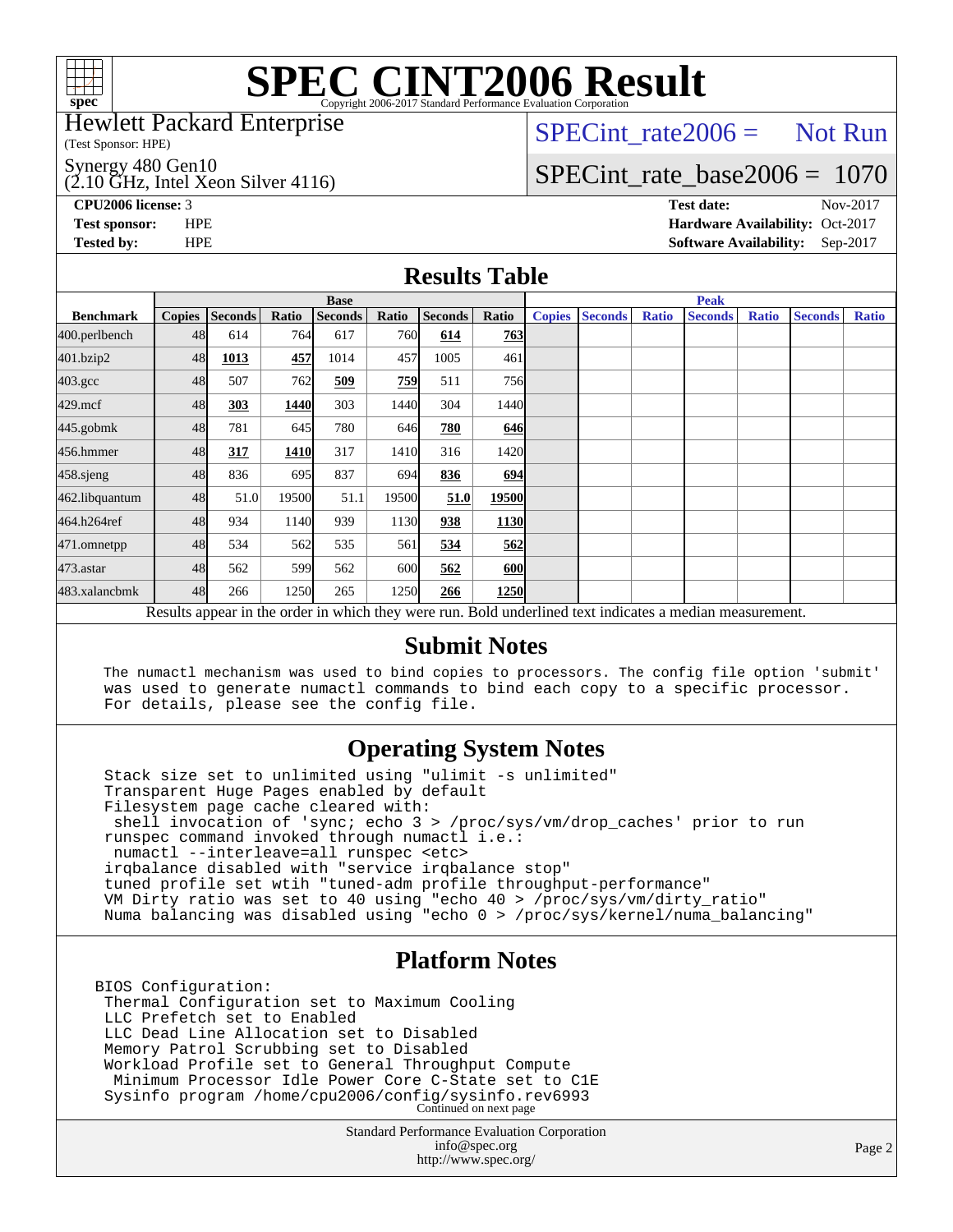

Hewlett Packard Enterprise

(2.10 GHz, Intel Xeon Silver 4116)

(Test Sponsor: HPE)

 $SPECint rate2006 =$  Not Run

Synergy 480 Gen10

[SPECint\\_rate\\_base2006 =](http://www.spec.org/auto/cpu2006/Docs/result-fields.html#SPECintratebase2006) 1070

**[CPU2006 license:](http://www.spec.org/auto/cpu2006/Docs/result-fields.html#CPU2006license)** 3 **[Test date:](http://www.spec.org/auto/cpu2006/Docs/result-fields.html#Testdate)** Nov-2017 **[Test sponsor:](http://www.spec.org/auto/cpu2006/Docs/result-fields.html#Testsponsor)** HPE **[Hardware Availability:](http://www.spec.org/auto/cpu2006/Docs/result-fields.html#HardwareAvailability)** Oct-2017 **[Tested by:](http://www.spec.org/auto/cpu2006/Docs/result-fields.html#Testedby)** HPE **[Software Availability:](http://www.spec.org/auto/cpu2006/Docs/result-fields.html#SoftwareAvailability)** Sep-2017

#### **[Platform Notes \(Continued\)](http://www.spec.org/auto/cpu2006/Docs/result-fields.html#PlatformNotes)**

Standard Performance Evaluation Corporation [info@spec.org](mailto:info@spec.org) Revision 6993 of 2015-11-06 (b5e8d4b4eb51ed28d7f98696cbe290c1) running on sy480\_hjp\_suse\_machine1 Fri Nov 17 18:39:03 2017 This section contains SUT (System Under Test) info as seen by some common utilities. To remove or add to this section, see: <http://www.spec.org/cpu2006/Docs/config.html#sysinfo> From /proc/cpuinfo model name : Intel(R) Xeon(R) Silver 4116 CPU @ 2.10GHz 2 "physical id"s (chips) 48 "processors" cores, siblings (Caution: counting these is hw and system dependent. The following excerpts from /proc/cpuinfo might not be reliable. Use with caution.) cpu cores : 12 siblings : 24 physical 0: cores 0 1 2 3 4 5 8 9 10 11 12 13 physical 1: cores 0 1 2 3 4 5 8 9 10 11 12 13 cache size : 16896 KB From /proc/meminfo MemTotal: 395926632 kB HugePages\_Total: 0 Hugepagesize: 2048 kB From /etc/\*release\* /etc/\*version\* SuSE-release: SUSE Linux Enterprise Server 12 (x86\_64) VERSION = 12 PATCHLEVEL = 2 # This file is deprecated and will be removed in a future service pack or release. # Please check /etc/os-release for details about this release. os-release: NAME="SLES" VERSION="12-SP2" VERSION\_ID="12.2" PRETTY\_NAME="SUSE Linux Enterprise Server 12 SP2" ID="sles" ANSI\_COLOR="0;32" CPE\_NAME="cpe:/o:suse:sles:12:sp2" uname -a: Linux sy480 hjp suse machine1  $4.4.21-69$ -default #1 SMP Tue Oct 25 10:58:20 UTC 2016 (9464f67) x86\_64 x86\_64 x86\_64 GNU/Linux run-level 3 Nov 17 18:36 SPEC is set to: /home/cpu2006<br>Filesystem Type Size Used Avail Use% Mounted on /dev/sda4 xfs 405G 47G 358G 12% /home Additional information from dmidecode: Continued on next page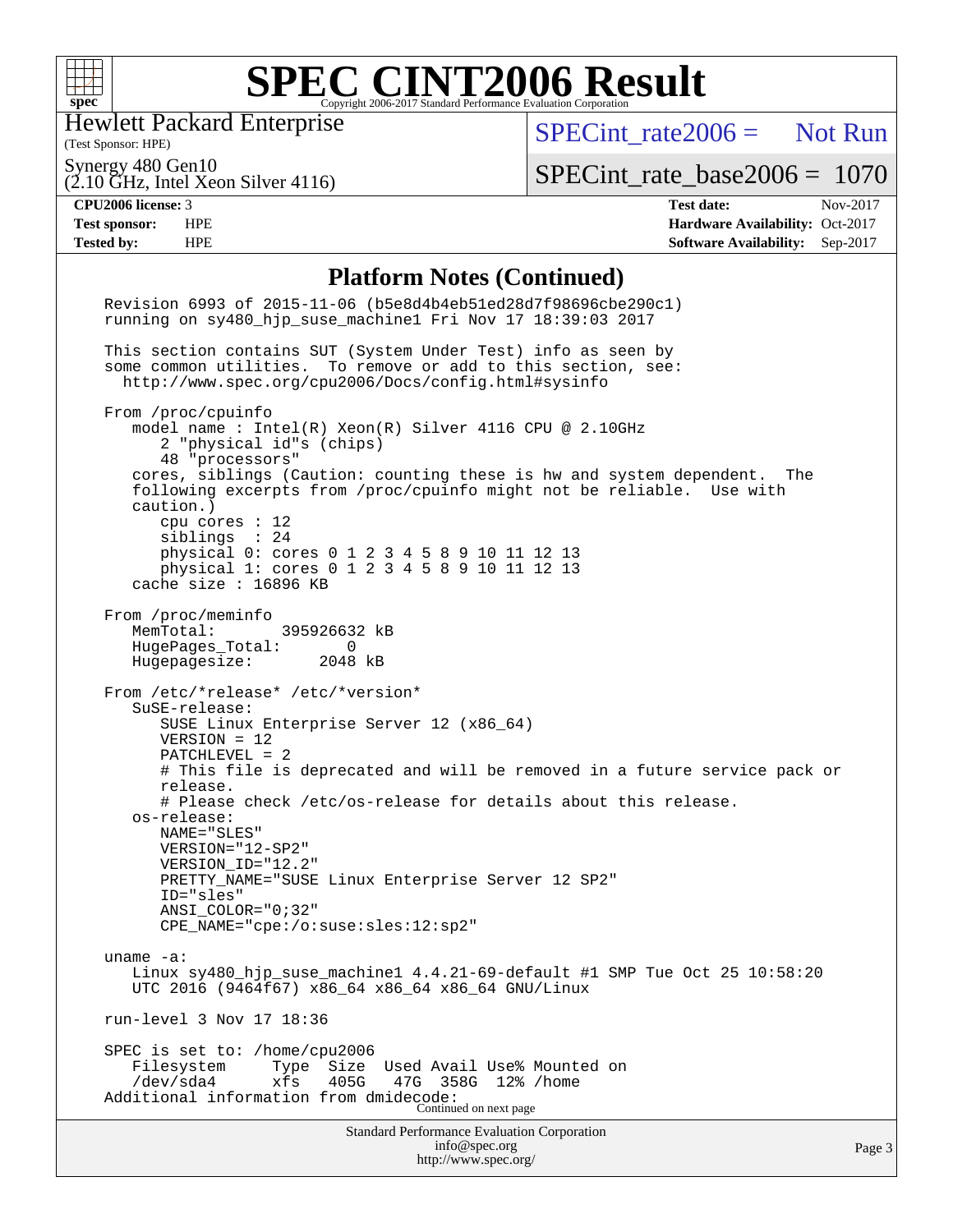

Hewlett Packard Enterprise

(2.10 GHz, Intel Xeon Silver 4116)

 $SPECint rate2006 =$  Not Run

(Test Sponsor: HPE) Synergy 480 Gen10

[SPECint\\_rate\\_base2006 =](http://www.spec.org/auto/cpu2006/Docs/result-fields.html#SPECintratebase2006) 1070

**[CPU2006 license:](http://www.spec.org/auto/cpu2006/Docs/result-fields.html#CPU2006license)** 3 **[Test date:](http://www.spec.org/auto/cpu2006/Docs/result-fields.html#Testdate)** Nov-2017 **[Test sponsor:](http://www.spec.org/auto/cpu2006/Docs/result-fields.html#Testsponsor)** HPE **[Hardware Availability:](http://www.spec.org/auto/cpu2006/Docs/result-fields.html#HardwareAvailability)** Oct-2017 **[Tested by:](http://www.spec.org/auto/cpu2006/Docs/result-fields.html#Testedby)** HPE **[Software Availability:](http://www.spec.org/auto/cpu2006/Docs/result-fields.html#SoftwareAvailability)** Sep-2017

### **[Platform Notes \(Continued\)](http://www.spec.org/auto/cpu2006/Docs/result-fields.html#PlatformNotes)**

 Warning: Use caution when you interpret this section. The 'dmidecode' program reads system data which is "intended to allow hardware to be accurately determined", but the intent may not be met, as there are frequent changes to hardware, firmware, and the "DMTF SMBIOS" standard.

 BIOS HPE I42 09/27/2017 Memory: 24x UNKNOWN NOT AVAILABLE 16 GB 2 rank 2666 MHz, configured at 2400 MHz

(End of data from sysinfo program)

## **[General Notes](http://www.spec.org/auto/cpu2006/Docs/result-fields.html#GeneralNotes)**

Environment variables set by runspec before the start of the run: LD\_LIBRARY\_PATH = "/home/cpu2006/libs/32:/home/cpu2006/libs/64:/home/cpu2006/sh10.2"

 Binaries compiled on a system with 1x Intel Core i7-4790 CPU + 32GB RAM memory using Redhat Enterprise Linux 7.2

## **[Base Compiler Invocation](http://www.spec.org/auto/cpu2006/Docs/result-fields.html#BaseCompilerInvocation)**

[C benchmarks](http://www.spec.org/auto/cpu2006/Docs/result-fields.html#Cbenchmarks):

[icc -m32 -L/opt/intel/compilers\\_and\\_libraries\\_2018.0.082/linux/lib/ia32](http://www.spec.org/cpu2006/results/res2017q4/cpu2006-20171128-50863.flags.html#user_CCbase_intel_icc_355c401af4d5dc87e09103a6bbcae1c6)

[C++ benchmarks:](http://www.spec.org/auto/cpu2006/Docs/result-fields.html#CXXbenchmarks) [icpc -m32 -L/opt/intel/compilers\\_and\\_libraries\\_2018.0.082/linux/lib/ia32](http://www.spec.org/cpu2006/results/res2017q4/cpu2006-20171128-50863.flags.html#user_CXXbase_intel_icpc_b34a6f497613b30bc6bf10051974f22f)

## **[Base Portability Flags](http://www.spec.org/auto/cpu2006/Docs/result-fields.html#BasePortabilityFlags)**

 400.perlbench: [-D\\_FILE\\_OFFSET\\_BITS=64](http://www.spec.org/cpu2006/results/res2017q4/cpu2006-20171128-50863.flags.html#user_basePORTABILITY400_perlbench_file_offset_bits_64_438cf9856305ebd76870a2c6dc2689ab) [-DSPEC\\_CPU\\_LINUX\\_IA32](http://www.spec.org/cpu2006/results/res2017q4/cpu2006-20171128-50863.flags.html#b400.perlbench_baseCPORTABILITY_DSPEC_CPU_LINUX_IA32)  $401.bzip2$ : [-D\\_FILE\\_OFFSET\\_BITS=64](http://www.spec.org/cpu2006/results/res2017q4/cpu2006-20171128-50863.flags.html#user_basePORTABILITY401_bzip2_file_offset_bits_64_438cf9856305ebd76870a2c6dc2689ab) 403.gcc: [-D\\_FILE\\_OFFSET\\_BITS=64](http://www.spec.org/cpu2006/results/res2017q4/cpu2006-20171128-50863.flags.html#user_basePORTABILITY403_gcc_file_offset_bits_64_438cf9856305ebd76870a2c6dc2689ab) 429.mcf: [-D\\_FILE\\_OFFSET\\_BITS=64](http://www.spec.org/cpu2006/results/res2017q4/cpu2006-20171128-50863.flags.html#user_basePORTABILITY429_mcf_file_offset_bits_64_438cf9856305ebd76870a2c6dc2689ab) 445.gobmk: [-D\\_FILE\\_OFFSET\\_BITS=64](http://www.spec.org/cpu2006/results/res2017q4/cpu2006-20171128-50863.flags.html#user_basePORTABILITY445_gobmk_file_offset_bits_64_438cf9856305ebd76870a2c6dc2689ab) 456.hmmer: [-D\\_FILE\\_OFFSET\\_BITS=64](http://www.spec.org/cpu2006/results/res2017q4/cpu2006-20171128-50863.flags.html#user_basePORTABILITY456_hmmer_file_offset_bits_64_438cf9856305ebd76870a2c6dc2689ab) 458.sjeng: [-D\\_FILE\\_OFFSET\\_BITS=64](http://www.spec.org/cpu2006/results/res2017q4/cpu2006-20171128-50863.flags.html#user_basePORTABILITY458_sjeng_file_offset_bits_64_438cf9856305ebd76870a2c6dc2689ab) 462.libquantum: [-D\\_FILE\\_OFFSET\\_BITS=64](http://www.spec.org/cpu2006/results/res2017q4/cpu2006-20171128-50863.flags.html#user_basePORTABILITY462_libquantum_file_offset_bits_64_438cf9856305ebd76870a2c6dc2689ab) [-DSPEC\\_CPU\\_LINUX](http://www.spec.org/cpu2006/results/res2017q4/cpu2006-20171128-50863.flags.html#b462.libquantum_baseCPORTABILITY_DSPEC_CPU_LINUX) 464.h264ref: [-D\\_FILE\\_OFFSET\\_BITS=64](http://www.spec.org/cpu2006/results/res2017q4/cpu2006-20171128-50863.flags.html#user_basePORTABILITY464_h264ref_file_offset_bits_64_438cf9856305ebd76870a2c6dc2689ab) 471.omnetpp: [-D\\_FILE\\_OFFSET\\_BITS=64](http://www.spec.org/cpu2006/results/res2017q4/cpu2006-20171128-50863.flags.html#user_basePORTABILITY471_omnetpp_file_offset_bits_64_438cf9856305ebd76870a2c6dc2689ab) 473.astar: [-D\\_FILE\\_OFFSET\\_BITS=64](http://www.spec.org/cpu2006/results/res2017q4/cpu2006-20171128-50863.flags.html#user_basePORTABILITY473_astar_file_offset_bits_64_438cf9856305ebd76870a2c6dc2689ab) 483.xalancbmk: [-D\\_FILE\\_OFFSET\\_BITS=64](http://www.spec.org/cpu2006/results/res2017q4/cpu2006-20171128-50863.flags.html#user_basePORTABILITY483_xalancbmk_file_offset_bits_64_438cf9856305ebd76870a2c6dc2689ab) [-DSPEC\\_CPU\\_LINUX](http://www.spec.org/cpu2006/results/res2017q4/cpu2006-20171128-50863.flags.html#b483.xalancbmk_baseCXXPORTABILITY_DSPEC_CPU_LINUX)

> Standard Performance Evaluation Corporation [info@spec.org](mailto:info@spec.org) <http://www.spec.org/>